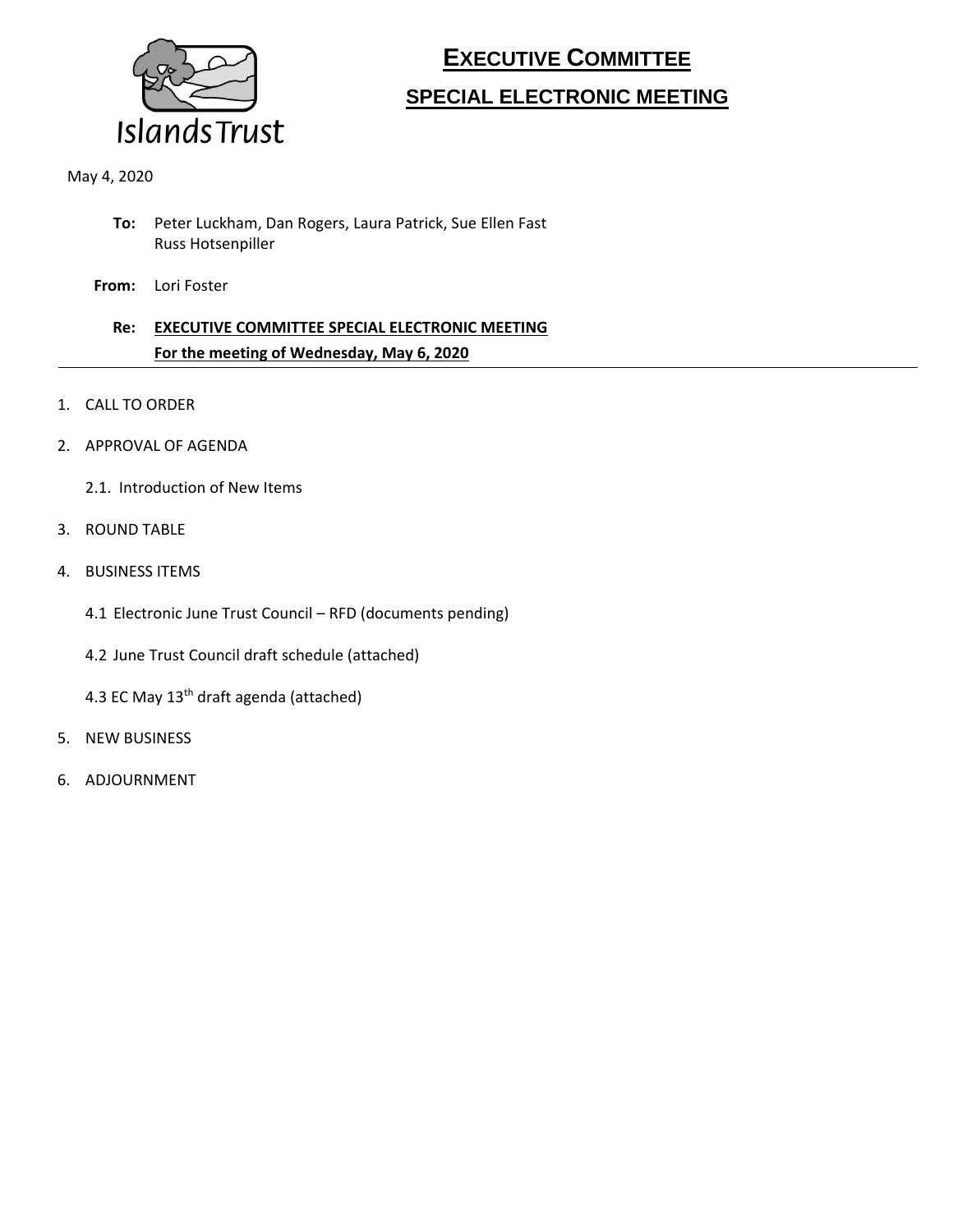#### **DRAFT Trust Council June Quarterly Meeting Schedule June 16-17, 2020**

| Monday, June 15                                                                      | Trust Council Tuesday, June 16                                          | Trust Council Wednesday, June 17                 | Thursday, June 18 |
|--------------------------------------------------------------------------------------|-------------------------------------------------------------------------|--------------------------------------------------|-------------------|
| <b>Executive</b><br>9:00<br>Committee pre-<br><b>Trust Council</b><br><b>Meeting</b> | 9:00<br>Call to Order and Approval of<br>Agenda                         | 9:00<br><b>Closed Meeting</b>                    |                   |
|                                                                                      | <b>General Business Arising</b>                                         | <b>BREAK</b>                                     |                   |
|                                                                                      | <b>RWMs</b>                                                             |                                                  |                   |
|                                                                                      | <b>Adoption of Minutes</b><br><b>FUAL</b><br><b>Trustee Round Table</b> | <b>Delegations/Town Hall</b><br>10:30            |                   |
|                                                                                      | <b>Executive</b>                                                        |                                                  |                   |
|                                                                                      | Consent Agenda Item(s)                                                  |                                                  |                   |
|                                                                                      | <b>EC Work Program</b>                                                  |                                                  |                   |
|                                                                                      | Decision/Discussion Items<br>CAO's Report                               |                                                  |                   |
|                                                                                      | Continuous Learning Plan                                                |                                                  |                   |
|                                                                                      | 11:00                                                                   | 11:30                                            |                   |
|                                                                                      | 11:00-<br><b>BREAK</b>                                                  | 11:30-1:00<br><b>BREAK</b>                       |                   |
|                                                                                      | 1:00                                                                    |                                                  |                   |
|                                                                                      | 1:00<br><b>Local Planning Services</b><br>Consent Agenda Items          | 1:00<br><b>New Business Items</b>                |                   |
|                                                                                      | Director's Report                                                       | <b>Trustee/Summary Updates</b>                   |                   |
|                                                                                      | LPC Work Program                                                        | <b>BC Ferries Advisory Committee</b>             |                   |
|                                                                                      | Decision/Discussion Items                                               | Chairs                                           |                   |
|                                                                                      |                                                                         | <b>GINPR Advisory Committee</b><br><b>SSIWPA</b> |                   |
| <b>Potential Place</b>                                                               | <b>Trust Area Services</b>                                              | Howe Sound Community Forum                       |                   |
| holder Afternoon                                                                     | Consent Agenda Items                                                    | Anchorages Roundtable Update                     |                   |
| Session<br><b>Pre-Trust Council</b>                                                  | Director's Report<br><b>TPC Work Program</b>                            | <b>Priorities Chart</b>                          |                   |
| Webinar / Learning                                                                   | <b>Decision/Discussion Items</b>                                        | <b>September TC Draft Schedule</b>               |                   |
| Session                                                                              |                                                                         | <b>Disposition of Delegations</b>                |                   |
|                                                                                      | <b>Administrative Services</b>                                          | Correspondence                                   |                   |
|                                                                                      | Consent Agenda Items<br>Director's Report                               |                                                  |                   |
|                                                                                      | FPC Work Program                                                        |                                                  |                   |
|                                                                                      | Decision/Discussion Items                                               |                                                  |                   |
|                                                                                      | 3:00                                                                    | 3:00                                             |                   |
|                                                                                      |                                                                         |                                                  |                   |
|                                                                                      |                                                                         | <b>Islands Trust</b>                             |                   |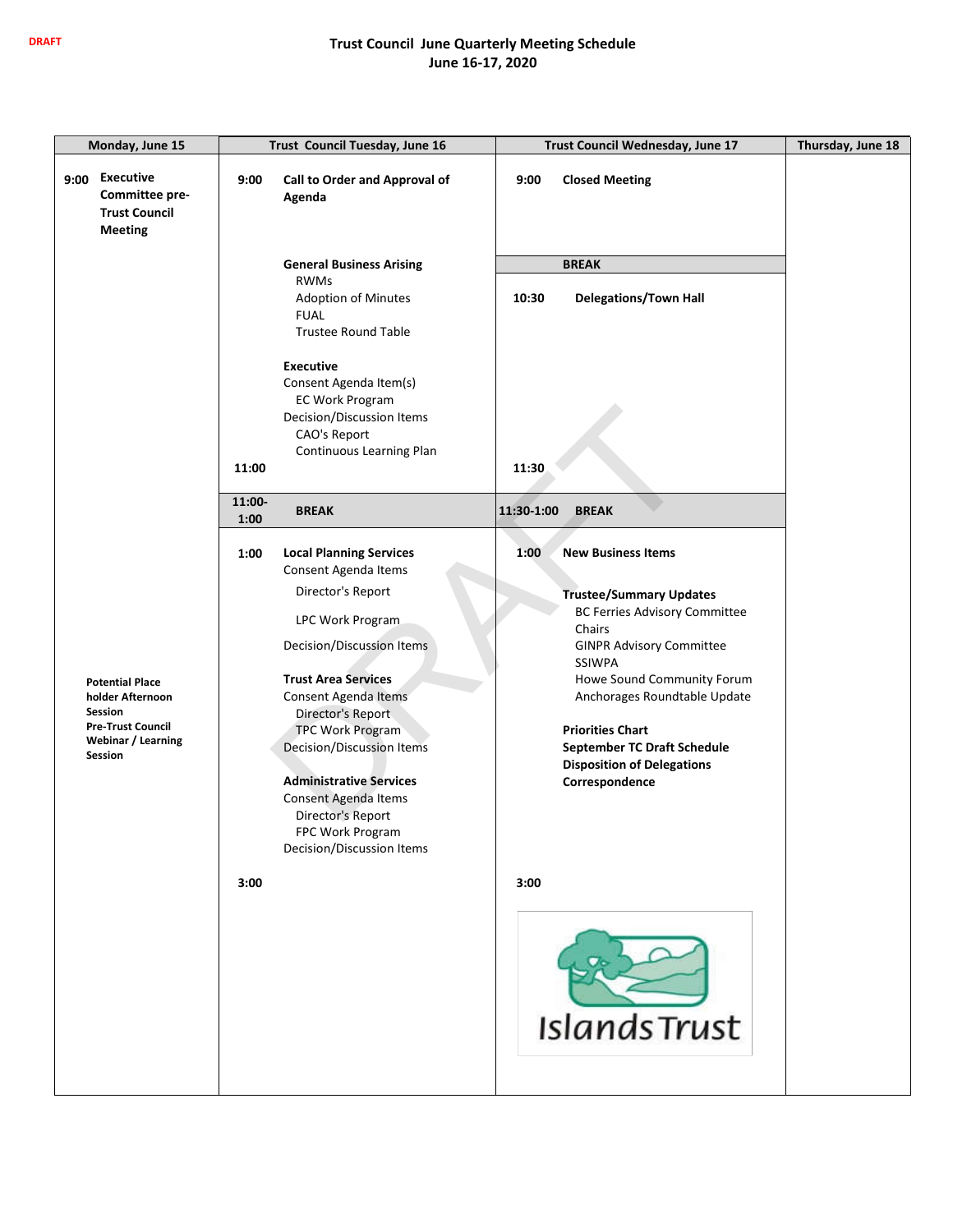# Islands Trust

# Executive Committee

## Agenda

| Date:     | Wednesday, May 13, 2020          |
|-----------|----------------------------------|
| Time:     | $3:00 \text{ am}$                |
| Location: | Electronic meeting, Public venue |
|           | Islands Trust                    |
|           | 200-1627 Fort Street             |
|           | Victoria, BC V8R 1H8             |

- 1. CALL TO ORDER
- 2. APPROVAL OF AGENDA
	- 2.1 Introduction of New Items
	- 2.2 Approval of Agenda
		- 2.2.1 Agenda Context Notes

#### 3. ADOPTION OF MINUTES

- 3.1 April 15th Special Electronic Meeting
- 3.2 April 22nd Special Electronic Meeting
- 3.3 April 29th Special Electronic Meeting
- 3.4 May 6th Special Electronic Meeting
- 4. FOLLOW UP ACTION LIST AND UPDATES
- 4.1 Follow Up Action List/Director/CAO Updates NDA<br>
n of New Items<br>
f Agenda<br>
Agenda Context Notes<br>
JTES<br>
Special Electronic Meeting<br>
Special Electronic Meeting<br>
special Electronic Meeting<br>
ecial Electronic Meeting<br>
N LIST AND UPDATES<br>
Action List/Director/CAO Updates<br>
	- 4.2 Local Trust Committee Chair Updates
	- 4.3 Islands Trust Conservancy Liaison Update
- 5. BYLAWS FOR APPROVAL CONSIDERATION
	- 5.1 South Pender Island Local Trust Committee Meeting Procedure Amendment Bylaw No. 118
- 6. TRUST COUNCIL MEETING PREPARATION
	- 6.1 Executive
		- 6.1.1 June Trust Council draft meeting schedule
		- 6.1.2 June Trust Council draft agenda
		- 6.1.3 Trust Council Follow-up Action List (FUAL)
		- 6.1.4 Trust Council RWM Report
		- 6.1.5 Trust Council March 10-12, 2020 draft minutes
		- 6.1.6 Trust Council April 20, 2020 draft minutes

Pages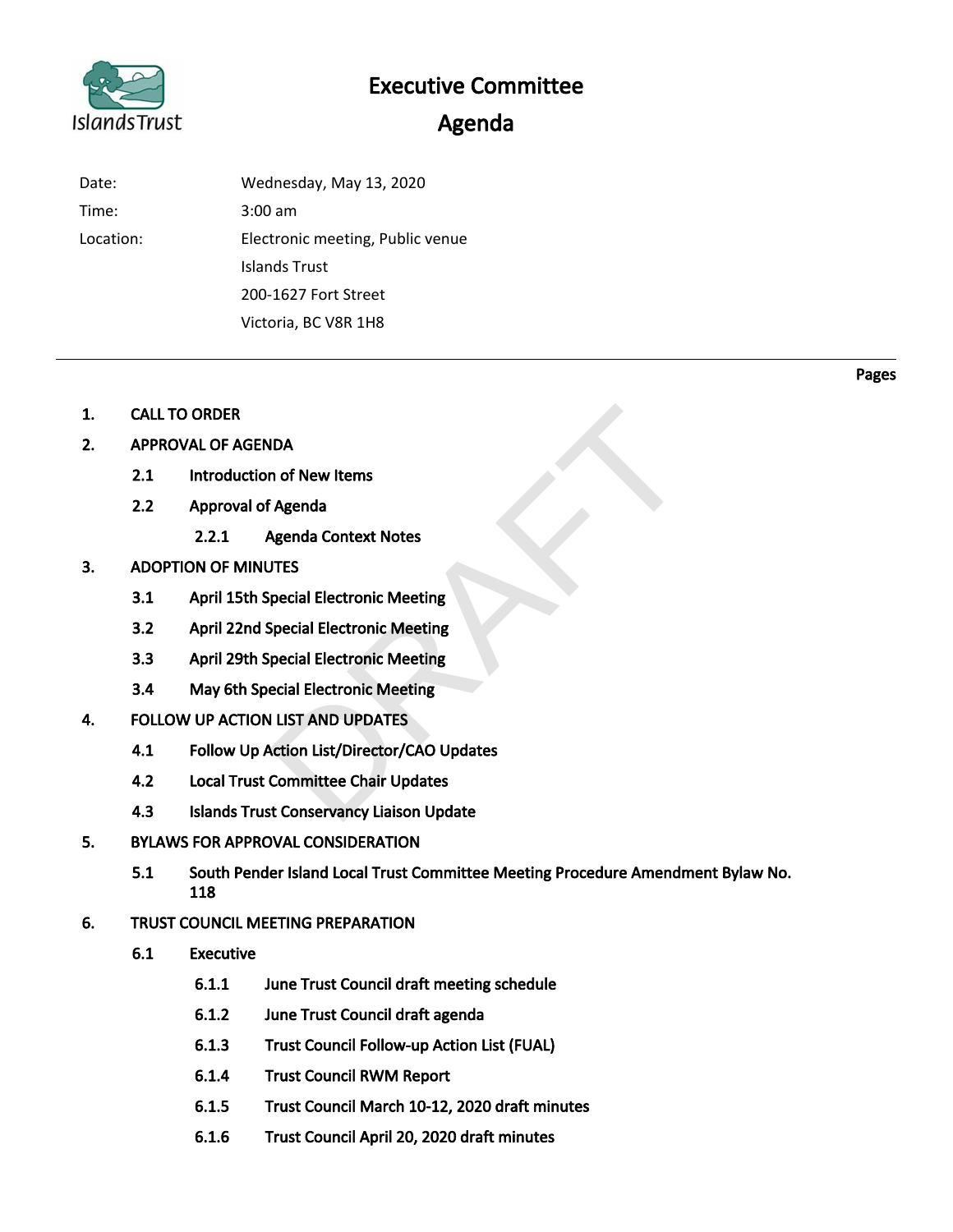- 6.1.7 Bylaw No. 180, "Islands Trust Council Meeting Procedures Bylaw, 2004, Amendment No. 5, 2020"
- 6.2 Local Planning Services
- 6.3 Administrative Services
- 6.4 Trust Area Services
- 7. EXECUTIVE COMMITTEE PROJECTS
	- 7.1 Trust Council Initiated
		- 7.1.1 Executive
		- 7.1.2 Trust Area Services
		- 7.1.3 Local Planning Services
		- 7.1.4 Administrative Services
	- 7.2 Executive Committee Initiated
		- 7.2.1 Executive
		- 7.2.2 Trust Area Services
		- 7.2.3 Local Planning Services
		- 7.2.4 Administrative Services
- 8. NEW BUSINESS
	- 8.1 Executive/Trust Council
	- 8.2 Trust Area Services
		- 8.2.1 LTC Chairs Report on Local Advocacy Topics
	- 8.3 Local Planning Services
- 8.3.1 Request for EC Sponsorship of Development Application fee GB-RZ-2020.1 (Gabriola Housing Society) Executive<br>
Executive<br>
Irust Area Services<br>
Administrative Services<br>
Services<br>
ITC Chairs Report on Local Advocacy Topics<br>
Interviews<br>
Request for EC Sponsorship of Development Application fee (<br>
Gabriola Housing Society)<br>
	- 8.4 Administrative Services

#### 9. CLOSED MEETING (if applicable)

That the meeting be closed to the public subject to Sections  $90(1)(c)(g)$  and (i) of the Community Charter in order to consider matters related to employee relations, litigation affecting the Islands Trust and receipt of advice that is subject to solicitor-client privilege and that staff attend the meeting.

#### 10. RISE AND REPORT DECISIONS FROM CLOSED MEETING (if applicable)

- 11. CORRESPONDENCE (for information unless raised for action)
	- 11.1 Vancouver Island Construction Association Re: Covid-19 and Construction dated April 20, 2020 4 - 6

#### 12. WORK PROGRAM

#### 12.1 Review and amendment of current work program

Report updated April 15, 2020

#### 13. NEXT MEETING

13.1 EC June 13th draft agenda